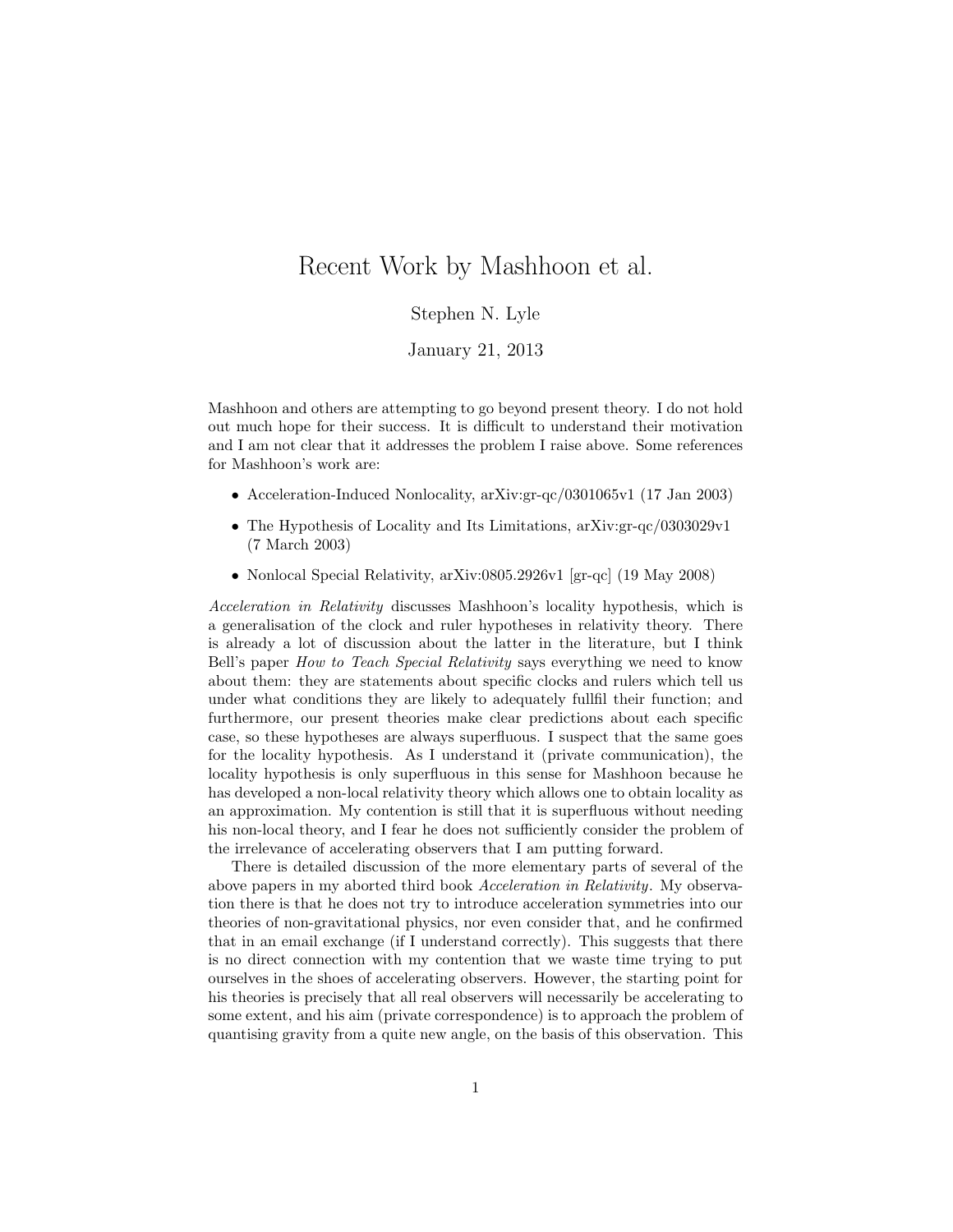is therefore worth investigating and I believe he is more than willing to discuss these ideas. I still have a long way to go to understand the main part of his theory published with Hehl [F.W. Hehl, B. Mashhoon: A formal framework for a nonlocal generalization of Einstein's theory of gravitation, arXiv:0902.0560v2 [gr-qc] (6 Apr 2009)], so the comments below need to be considered critically.

Just for the sake of completeness in this thoroughly incomplete confrontation of ideas, I asked Mashhoon about my contention that there is a logical problem even in defining a physical quantity for an accelerating observer. I put the problem like this. If we design two different detectors to measure the same physical quantity, then whenever they are moving inertially with the same velocity under the same physical conditions (of whatever is being measured), they will deliver the same value, regardless of that velocity (provided they each have the same velocity, of course). This works because of the Lorentz symmetry of the physical theories that govern both the physical quantity being measured and the measuring device. But when they accelerate with the same acceleration under the same physical conditions, then there is no theoretical reason (according to present theories) why they should deliver the same value.

Note in this context that we know from investigation of the acceleration of the Unruh–DeWitt detector through a quantum vacuum that what a device registers under the same physical conditions can depend radically on whether it has zero or nonzero acceleration, and without some kind of acceleration symmetry in the theory, this constitutes a fundamental reason why one could not naturally define a physical quantity to be what such-and-such a device will measure. One could choose a specific device and use that for the definition, but that would not be a canonical choice.

Even the theoretical ploy of transforming the expression of the physical quantity from an inertial frame to some accelerating frame, in order to define it in that frame, fails here because there is no canonical accelerating frame, and that for the same reason that there is no canonical definition of length and time due to the measurement problem outlined above.

On the face of it, the kernel in his theory, introduced in the first and third of the three references listed at the beginning of this discussion, is modelling the effect of acceleration on a particular measurement device under particular physical conditions and conditions of acceleration. In that case, I presume that it would not in any way represent some universal effect of acceleration in the symmetry sense mentioned above.

In his reply, Mashhoon confirmed the last point but considers that his explicitly acceleration-dependent kernel is indeed a universal effect of acceleration. He also considers that the logical problem I just raised does not threaten his theory, because without even knowing the design of the two detectors I mention, he finds that the kernels his theory associates with them will be the same. It is obvious to me that I do not yet understand this kernel.

I still feel that Mashhoon underestimates the difficulty I raise about accelerating observers. For example, he says at one point: Suppose some device does not behave in the standard manner; then, one can see how it behaves under different accelerations and put this observational data on a microchip and in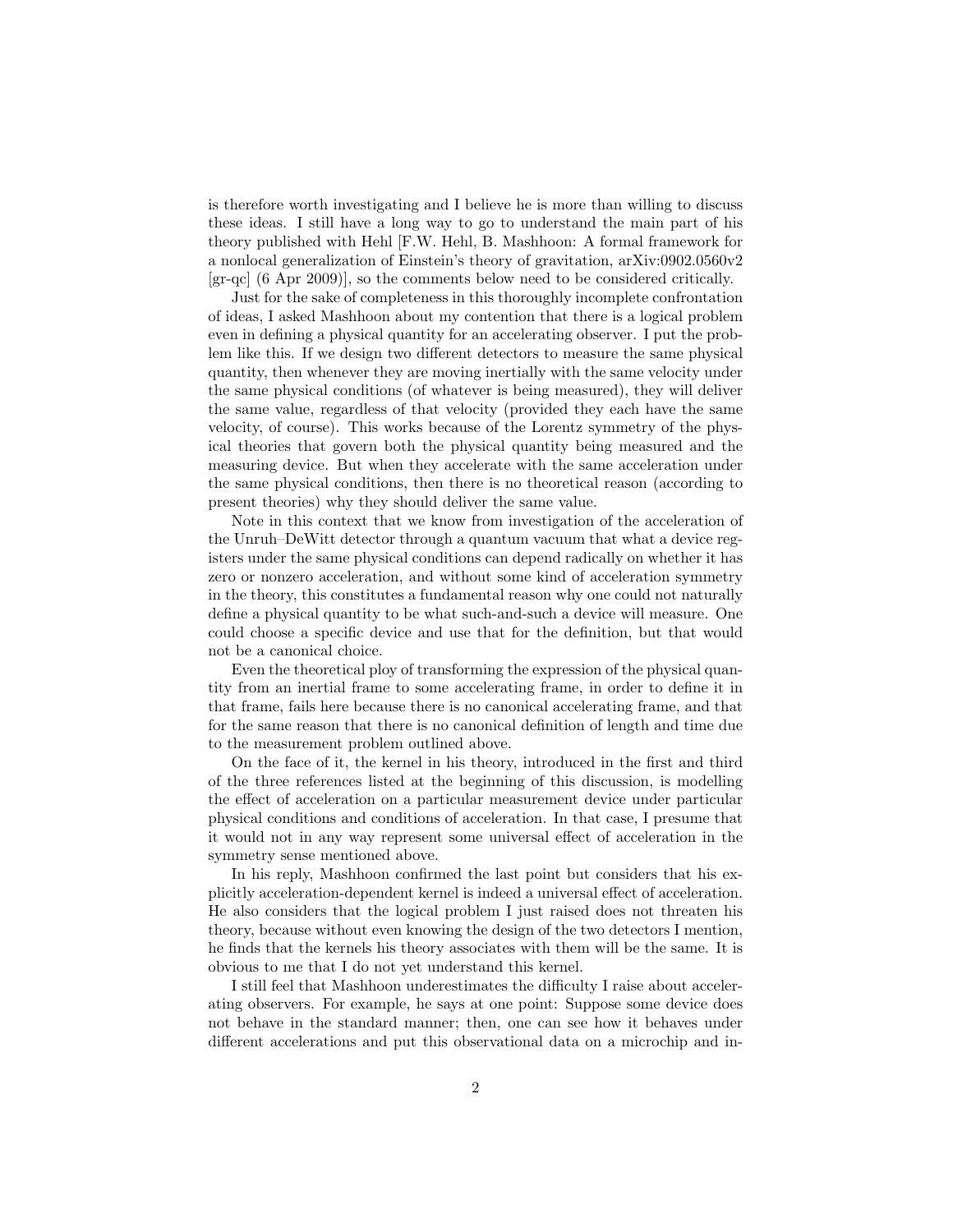clude it with the device, so as to correct things and render the device standard. But my worry here is that there may be no standard manner for accelerating devices to behave. What is the standard that we are trying to aim for with the microchip?

Again, he says: I agree that if you do not know what an accelerated observer measures, then a priori you have the logical problem you mention, as the true theory might be probabilistic in nature. In fact, my worry is this: is there something that an accelerating observer should measure? It still seems to me that, if there is no acceleration symmetry in our theories of physics, then there is no canonical way to define physical quantities for that observer, and this is why I think his theory must assume, or perhaps imply, acceleration symmetry.

So I am still puzzled by: All the devices employed in nonlocal special relativity are such that their internal mechanisms are robust and thus so slightly affected by acceleration that for the whole duration of measurement these internal inertial effects integrate to a negligible influence on the outcome, so they are all standard by assumption in order to let the kernel show us all the explicit effects of acceleration. This once again assumes that there is such a thing as a standard device.

He answers as follows: The fundamental physical flaw with your logical argument is that such inertial devices do not exist in nature. The symmetry deals with ideal things that do not in fact exist at all. You have to have acceleration in nature, but these accelerations, with all their inelegance and troubles, have allowed people to discover wonderful laws of nature. Therefore, your logical question can be answered in the positive both in standard special relativity and in my nonlocal special relativity. These two theories both rely on the imagined existence of hypothetical standard devices and one postulates locality and the other generalizes it to a nonlocal theory.

In fact, I think we thus ended up talking at cross purposes. The main problem I raise is that there is no canonical definition for a physical quantity to be associated with a given accelerating observer. The usual transformation of the standard definition to some given frame adapted to that observer may seem like the natural choice, but that will depend on the frame, and there is no canonical choice of frame adapted to the motion of an accelerating observer. And one cannot use some standard device as the definition, by taking its readings to give the value of the physical quantity, because there is no reason why the values it gives when accelerating should agree with those of another standard device of different design. This follows because our theories contain no acceleration symmetry. The existence of the velocity symmetry we call Lorentz invariance explains why these difficulties do not arise if we wish to define physical quantities in a canonical way for inertially moving observers.

So the problem is not whether there are ideal detectors. We get around that, theoretically at least, by imagining sequences of better and better detectors. The problem is that, according to our non-acceleration symmetric theories as they stand, we just do not know what it is that we should measure.

I also contend that physically this is a non-problem in the sense that it does not matter at all for our present theories. They still make predictions about